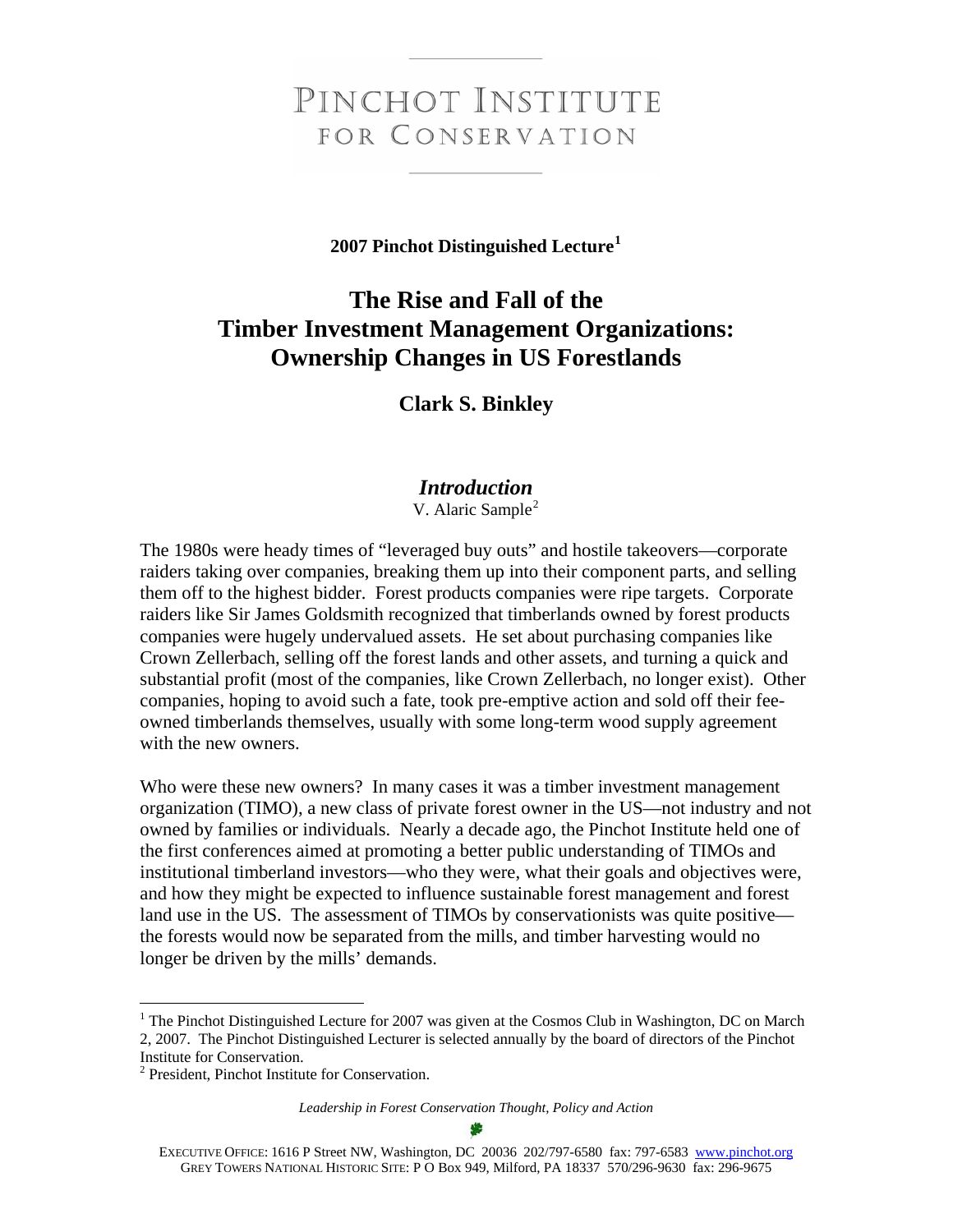One of the speakers issued a note of caution, however. TIMOs were not, and had not intention of being, conservation organizations. Their objectives were simple and direct maximize financial return to the investors. If growing timber on longer rotations for higher-value wood products was the best way to do this, then that's what would be done. If selling forest land for conversion to development was the best way to maximize investor return, then that is certainly what would be done. The cautionary speaker that day was Clark Binkley, then Vice President and Chief Investment Officer for Hancock Timber Resource Group, and offshoot of Hancock Insurance.

Today, we in the forestry and conservation community are deeply concerned that private forest lands are being converted to development at a rate of 6,000 acres/day—an average of 4 acres per minute. With nearly 50 million acres of private forest land in the US owned by TIMOs, it is important to know whether they will be a part of the solution to stemming the loss of forest land to development, or part of the problem.

There is no one better qualified to answer that question than our 2007 Pinchot Distinguished Lecturer, Dr. Clark S. Binkley.

~~~~~~~~~~~~~~~~~~~~~~~~~~~~~~~~~~~~~~~~~~~~

# **Clark S. Binkley**

There has been a major shift in industrial forestland ownership in the United States since the 1970's due to the disintegration of the forest products industry. The forest products industry, at one time, owned not just the trees, but also the manufacturing facilities, including pulp and saw mills. However, over the past  $20 - 30$  years these components have been separated into their own entity, and the timberland is no longer part of an entire system but rather an input into another system; namely the investment market, facilitated by Timberland Investment Management Organizations (TIMOs).

Most of the investment markets (i.e. pension plans, endowment and private equity funds, insurance companies, and foundations) rely on TIMOs to advise them about their investments in timberlands. The investment organizations don't actually own the timberland, but rather arrange for someone else to own the land. Figure 1 identifies the growth of institutional investment over the past two decades. Private held partnerships and other entities, managed by TIMOs, own the majority of the land and equity. The next major owner of timberland is the Real Estate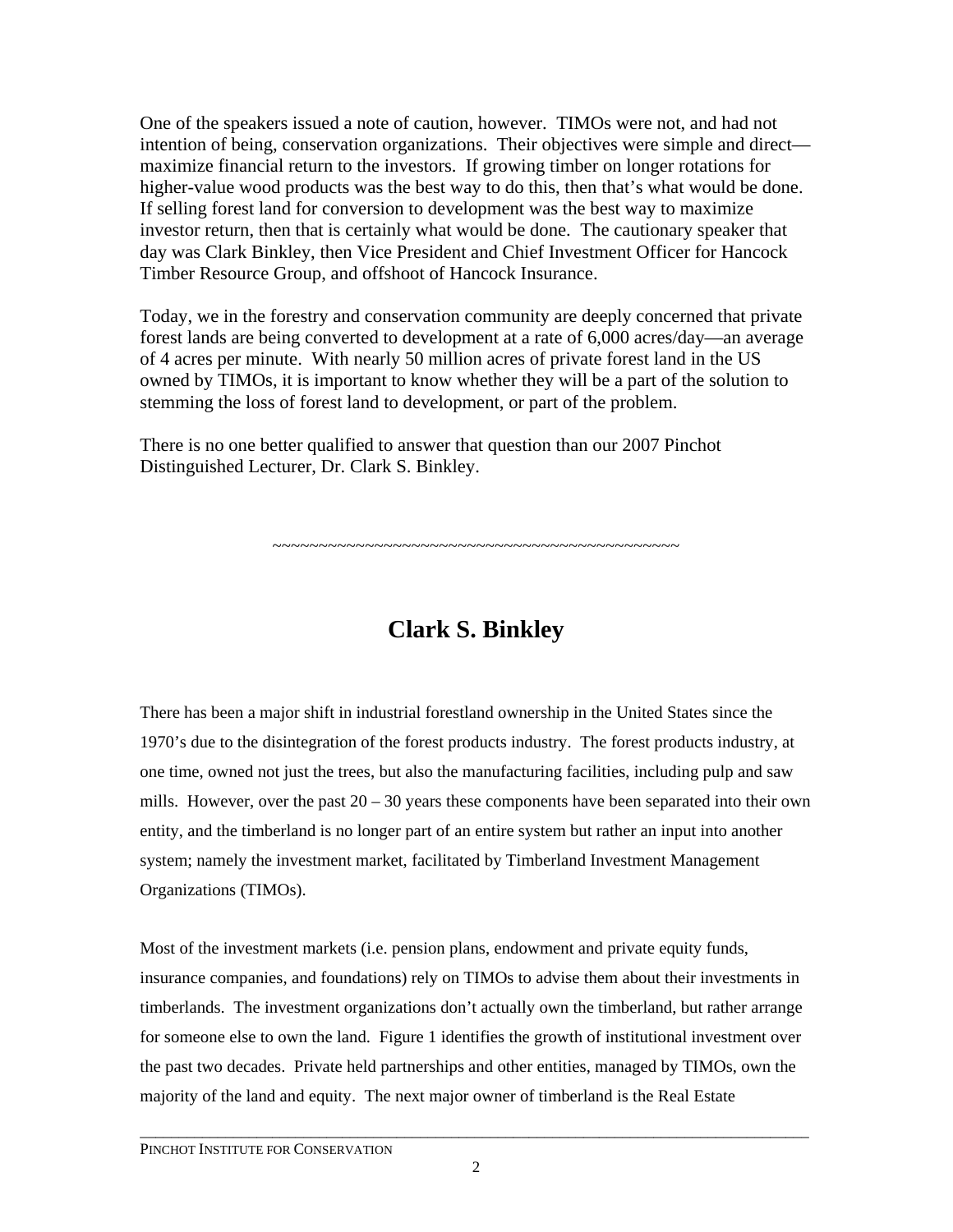Investment Trust (REITs), public MLPs, Master Limited Partnerships, have since been converted to REITs. There are currently about half a dozen publicly traded timber REITs in the United States, and REIT ownership continues to grow with organizations like Potlatch, Rayonier, and Plum Creek acquiring publicly traded lands.





Publicly traded entities also include some taxable and traditional corporations and limited partnerships. The commensurate growth of REITs came about after the fall of Tracking Shares, as can also be seen in Figure 1. Tracking Shares are stock shares that only represent one, usually profitable, area of a larger company. For instance, Georgia Pacific offered a Tracking Share for timberland, where shareholders earn profits from just the timberland even though it is part of the entire corporation and the larger share. A collapse in Tracking Shares followed shortly after the sale of these smaller Tracking Shares and Plum Creek then acquired Georgia Pacific. REITs, then, began surfacing in more and more investment corporations at a rate of about 20% per year since 1980.

REITs do however have antecedents in the 70s. For example, Sir James Goldsmith did leveraged buy-outs, dismembered and sold Diamond International and Crown Zellerbach. Many companies, such as International Paper and Rayonier, were worried about the buy-outs, which led to a strategic preventative plan. These companies banded together with the idea to split off the timberlands into a limited partnership, separately listed on the stock exchange so companies, like Sir Goldsmith's, can't buy all the shares to acquire the timberland for free. This was accomplished in a convoluted way. The companies would divide there shares into separate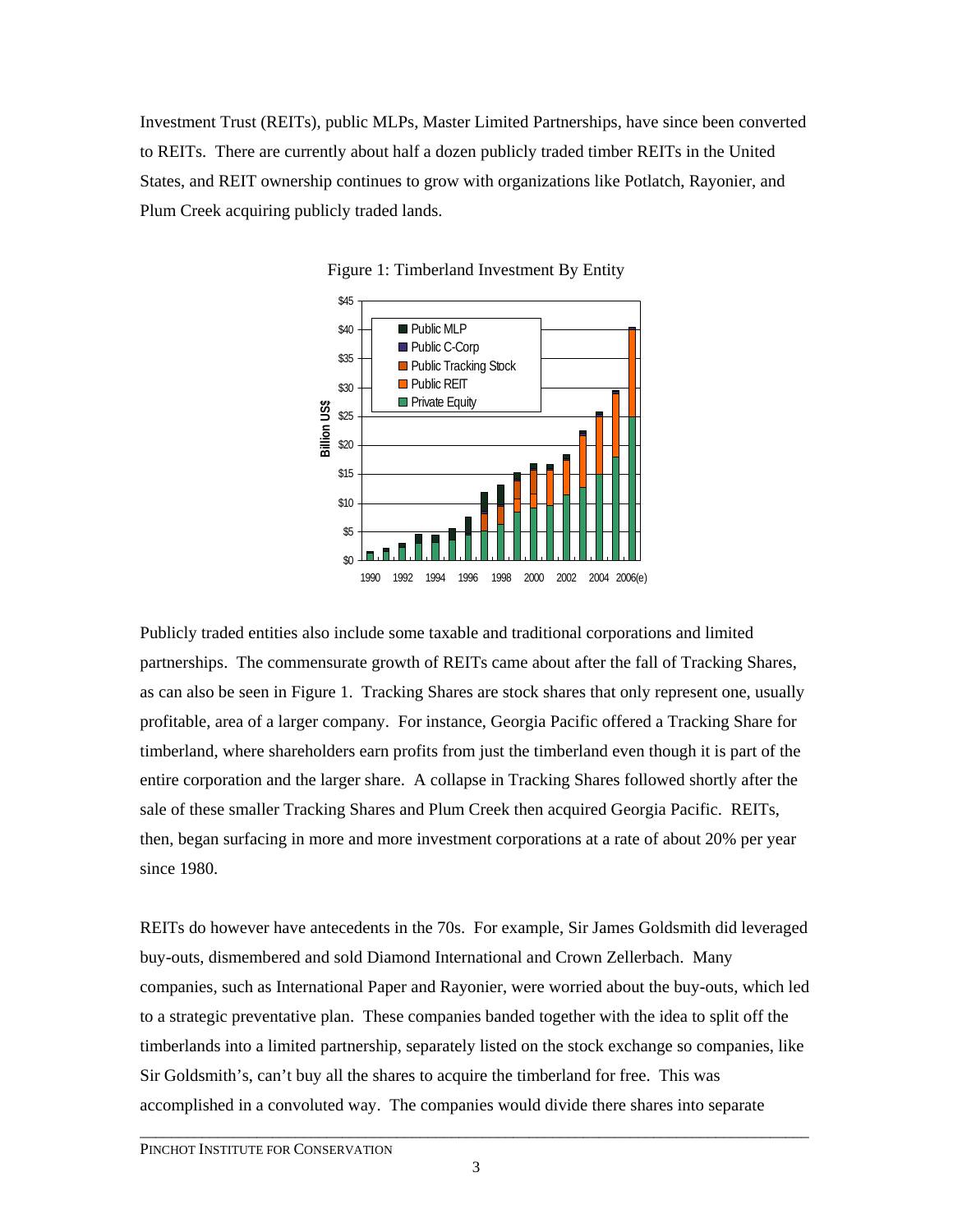categories: A and B. A-shares were profitable for the first 20 years, and then B-shares would become profitable. This made the acquisition of all the shares difficult for companies such as Goldsmith's.

 The establishment of TIMOs predates the surfacing of REITs in the 1980's, and in fact started in the 1970s in the United States. For example, Eastern Airlines and British Coal Board own timberland as part of their pension plan, and both of these investments predate what can be seen as the survivors of the TIMOs.

TIMOs began from the idea of agricultural lending, as 20-30 years ago most American farms had forestland associated with the farmland. Therefore, when companies such as Hancock would lend money to the farms they would consider the trees as part of the collateral asset base of the entire farm. When some of the farms would be unable to repay the loans and the lenders acquired the land, they often considered the timberland to be of more value than agricultural land. As a senior employee of Hancock expressed, the trees often paid off more agriculture loans than row crops or swine did. Once the high value of trees was realized, lenders began making loans with trees as collateral. The public does not hear about tree loans, but rather the lenders 'private equity operations.'

The success of lenders private equity operations spurred the involvement of large insurance companies. Insurance companies need somewhere to invest policy holders' premiums to generate high returns, and timberlands did just that. Therefore, trust companies began to get involved, holding forestland as a valuable asset, which they began to offer to third parties. This ignited the development of many TIMOs, including Forest Investment Advisors (FIA) one of the larger investment firms.

There are two major factors that have fueled the rapid growth of timberland as a financial asset: a combination of supply and demand factors. The supply of timberlands, coming out of the disintegration of the forest products company, "why do they want to sell?", and the demand, "why did somebody want to buy?" These questions are particularly poignant, as there has been no formal research done on the risks and returns of timberlands until recently. So, why then, have people been investing in timberlands for hundreds of years?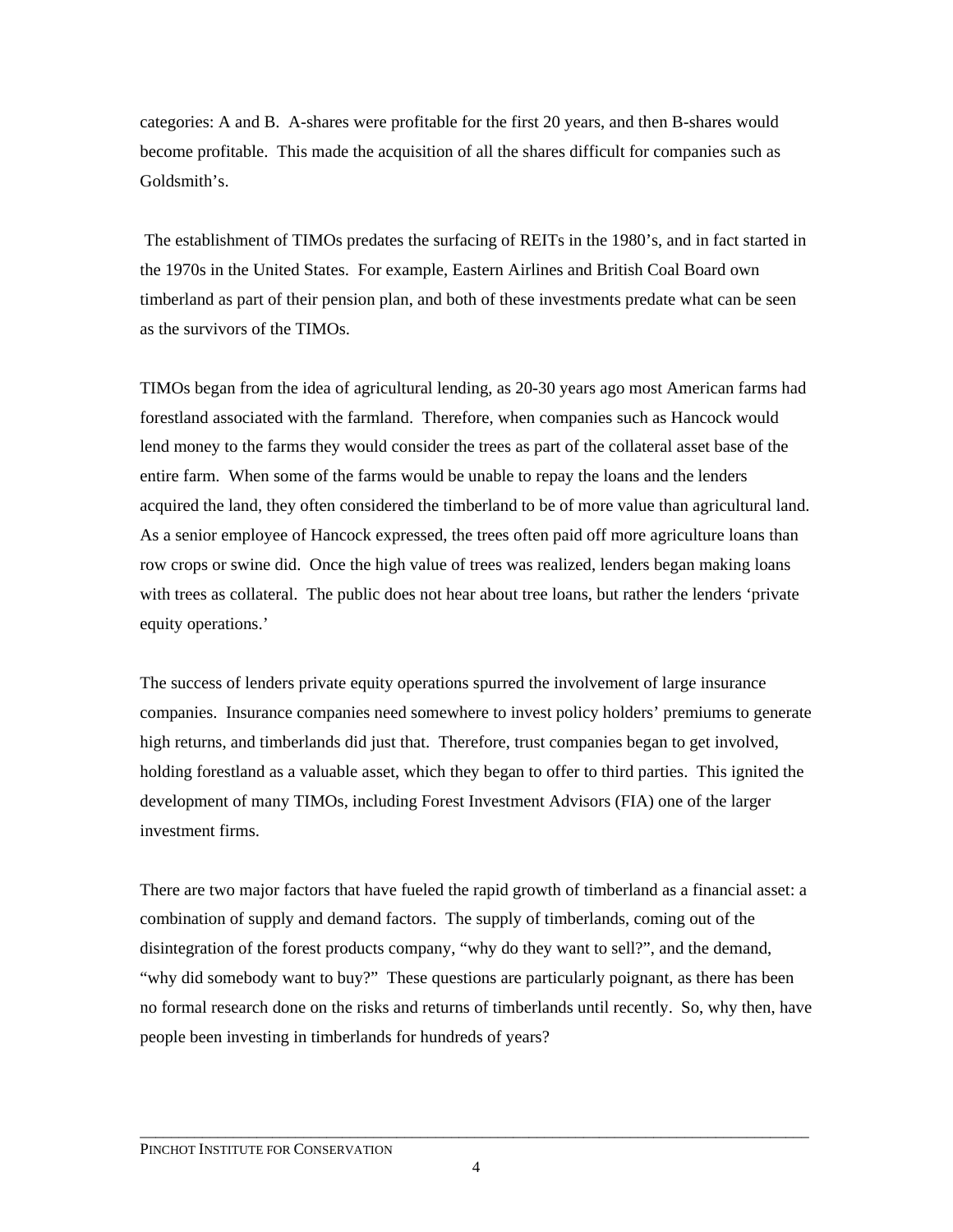Economists and accountants measure risk by the correlation of the returns of an asset with other assets that are held by that entity. For example, if you have two assets of equal proportion, and one of them is going up while the other is going down at the same time, your portfolio is completely level, and vice versa. However, if you have two assets that are negatively correlated, or even poorly correlated, you get some benefit, in terms of smoothing your returns, of your overall portfolio. To measure risk then, the contribution of that asset's volatility to the volatility of the entire portfolio is compared. If the contribution is small, there is a low risk, and if the contribution is high, there is a high risk to acquiring that asset.

After close examination, timberland holding is considered a very low risk asset, so it provides great benefit diversification, which drove many companies to invest in timberland. Another reason for the growth of timberland investment is that they are also a good barrier for unexpected inflation. Timberland is an asset in which the value rises with inflation rather than staying stagnant like many other types of investments. Why, if timberland ownership is a low risk asset and timberland value fluctuate with inflation, do companies want to sell?

One reason to sell is because returns from integrated forest products companies over the last 20 years have not been very high. The returns are sometimes lower than the initial investment, therefore; analysts have pressed timberland investors to monetize their timberland, i.e. sell it. The United States Generally Accepted Accounting Principles (US GAAP) accountants believe trees do not grow and depreciate though; this belief comes from the mandatory reports submitted to the US GAAP by all publicly traded companies. To explain, consider some recently purchased bare land in which trees are planted. The cost is held stable for this land in the accounting ledger. The trees may be worth \$1000 initially. When harvested they may be worth \$10,000, yet the value on the books is still \$1000, which is the value at which they are "depleted". The gain of \$9000 is added to the balance sheet but it doesn't show this value as having come from tree growth and the increasing asset value of the forest itself. This method, however, is not an accurate assessment of timberland, but it is what the US GAAP mandates.

A more precise method of measuring returns would be to follow the International Financial Reporting Standards (IFRS) "mark to market" regime. In the aforementioned example of purchasing bare land and planting trees, each year the value of growth is shown on the income statement and the increased value should be recorded on the balance sheet. This would show full recognition on the official account of the value of tree growth.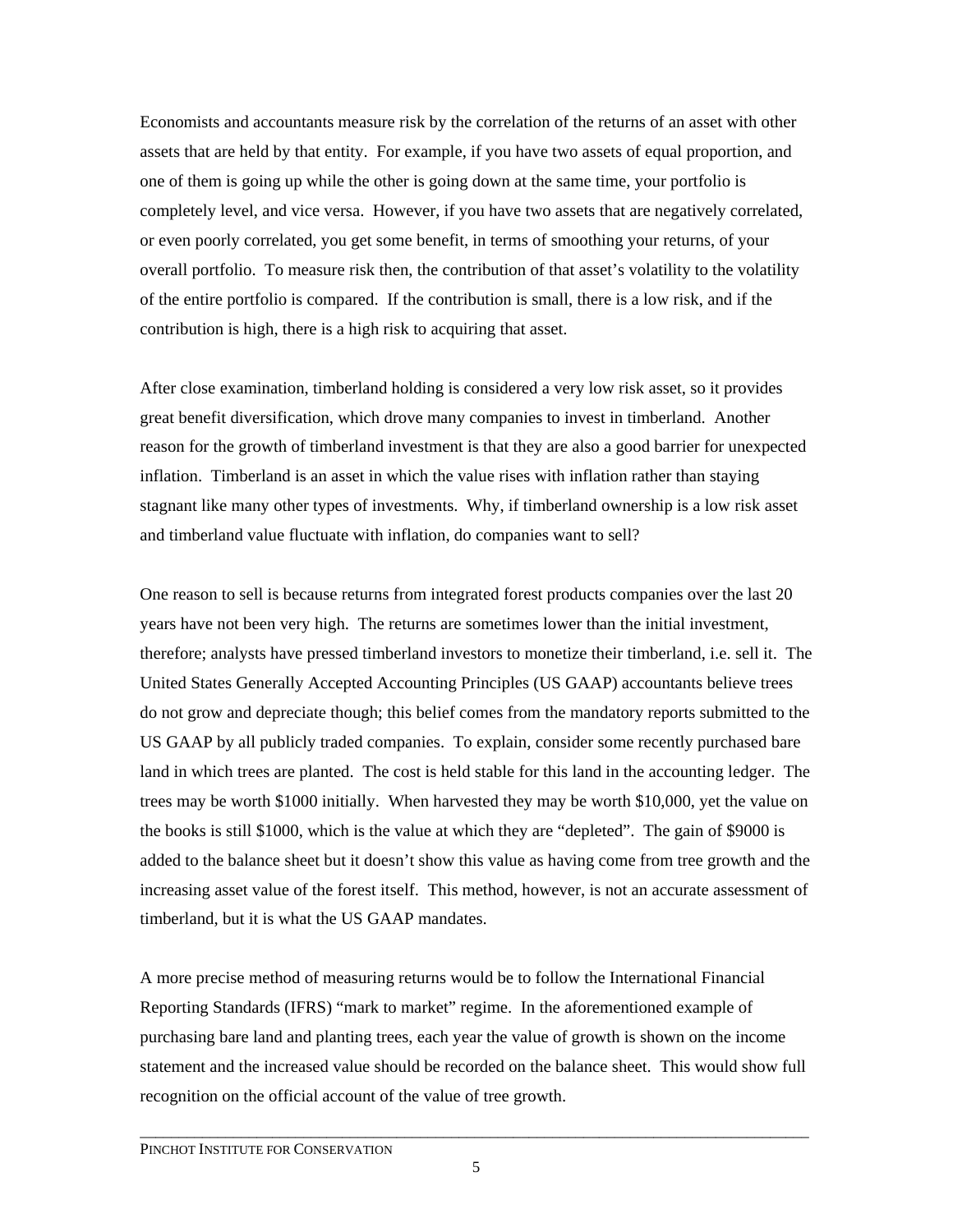Demand for timberland by investment companies was spurred from the Employee Retirement Income Security Act of 1974 (ERISA), which ignited many pension plans to invest in timberlands. Through ERISA, congress regulated private pension plans, requiring them to diversify their holdings. Many pension plans just held bond portfolios, or bond and stock portfolios so, under times of high inflation, pension plans became severely under funded. ERISA then stepped in requiring diversification to secure employee pensions and timberlands became a desirable asset.

A final reason purchasing timberland became so popular was due to the tax treatment of the revenue generated from the timberland. The Internal Revenue code IRC 631b provides capitol gains tax preference for individuals. Which translates into only a 15% tax if an individual owns trees for a determined amount of time, follows all other regulations, then cuts and sells the trees, rather than a 30%-40% tax paid on traditional income. This also creates passive income, which is crucial for pension plans, endowments, and foundations. These types of entities are tax exempt, which means they can only invest in passive activities. An example of this is the Sierra Club bookstore, an active business. The Sierra Club has 501 c (3) status, but they have to pay taxes on their active business, therefore is would behoove them to invest passively. The Internal Revenue Service says growing trees doesn't generate unrelated business taxable income. So, for these reasons, either wealthy individuals or pension plans, endowments, and foundations have an advantage in owning trees, as they don't pay taxes, which in turn will generate higher returns.

A final reason for an increase in demand for timberland is that a few years ago the rules about REITs were changed when it was discovered that timberland could be put into a REIT, causing the acquisition of timberland to increase drastically. Previously, REITs included such investments as commercial office buildings, shopping centers, and so on. Since REITs are not taxable, when companies such as Potlatch put their timberland into a REIT they went from paying 35% tax on all revenue to paying zero taxes. One bottleneck to owning REITs is that they are real estate; therefore, it cannot own a substantial amount of processing capacity.

The maximum amount of non-grid REIT assets are around 20% of the total asset base. Although, Rayonier, for example, has found a way around this by owning a pulp plant in which they put a lot of debt in to bring down the net asset value even though they are a REIT. In the case of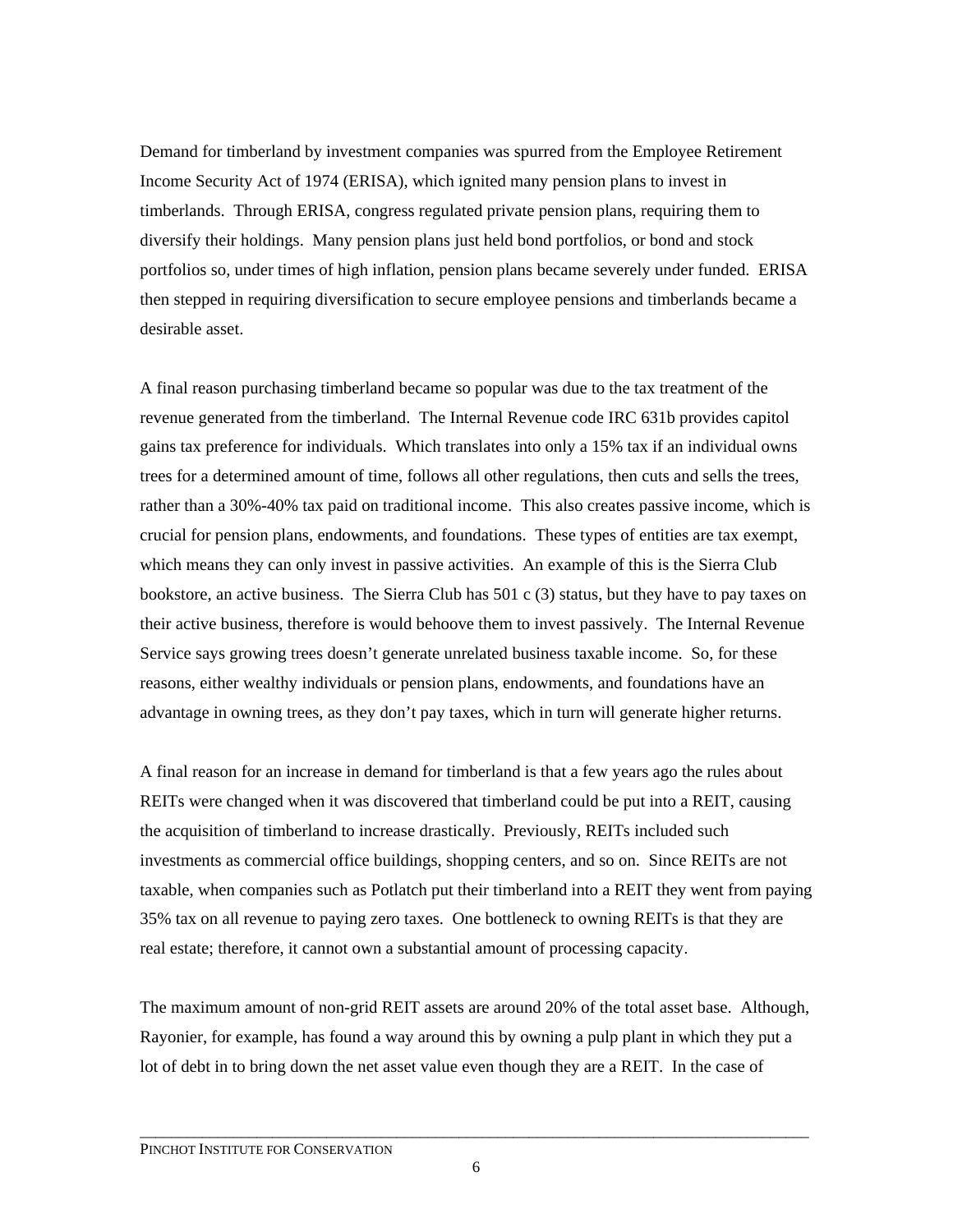Potlatch who sold some of their pulp mills, they actually got rid of many of the manufacturing assets. Therefore, this tax policy is forcing companies to divest their timberland. The growth of REITs and TIMOs is almost over as there are almost no integrated forest product company lands left to sell. There are three companies that have yet to sell all their land; MeadWestvaco, who has announced they are selling part of their land, Temple Inland who is selling all of their timberland, and Weyerhaeuser. Weyerhaeuser is under increasing pressure to also sell, as it's shareholders argue that Weyerhaeuser is giving up to 35% of their income away to the government. The market is also demanding a change in land ownership; for instance, when Temple Inland announced they were selling their timberland, their shares rose by \$8. Subsequently, Weyerhaeuser shares rose \$2, which indicates the market thinks selling is a good idea and Weyerhaeuser, being the last integrated forest products company with timberland, will follow in Temple Inland's foot steps.

A second reason for the stunted growth of REITs and TIMOs is it is possible that the amount of land held by institutional investors is going to decline in the future due to Higher and Best Use sales (HBU). Currently, entities like Plum Creek and private equity entities like TIMOs, generate around a third of their total income from real estate sales, not from timberland. Therefore, as they continue to operate these funds, or their companies, they sell off land in parcels, and if that land is not replaced, the amount of land held by these entities will eventually decline.

A third reason for the slowed growth rate of REITs and TIMOs is fixed term funds, meaning investor's investment terms are expiring. Many TIMOs raised money and invested in timberland in the 1990's with the understanding by their investors that there were ten years to operate the fund and then five years to sell the asset in fragmented parcels; not as the originally purchased package of millions of acres. This process is not a sustainable business model because the timberland is being fragmented into parcels that the TIMOs themselves cannot buy. While the investment terms are expiring, there has been virtually no new bare land planting in the United States, therefore, there has not been a replacement of the forestland that is being sold and developed.

Finally, the returns on timberlands are falling, causing a decrease in the number of investments made in the form of REITs and TIMOs. Sellers are becoming more sophisticated and have investment bankers, such as Goldman Sachs, involved in all transactions. This translates into more efficient auctions, with the last dollar being extracted from each transaction. Large blocks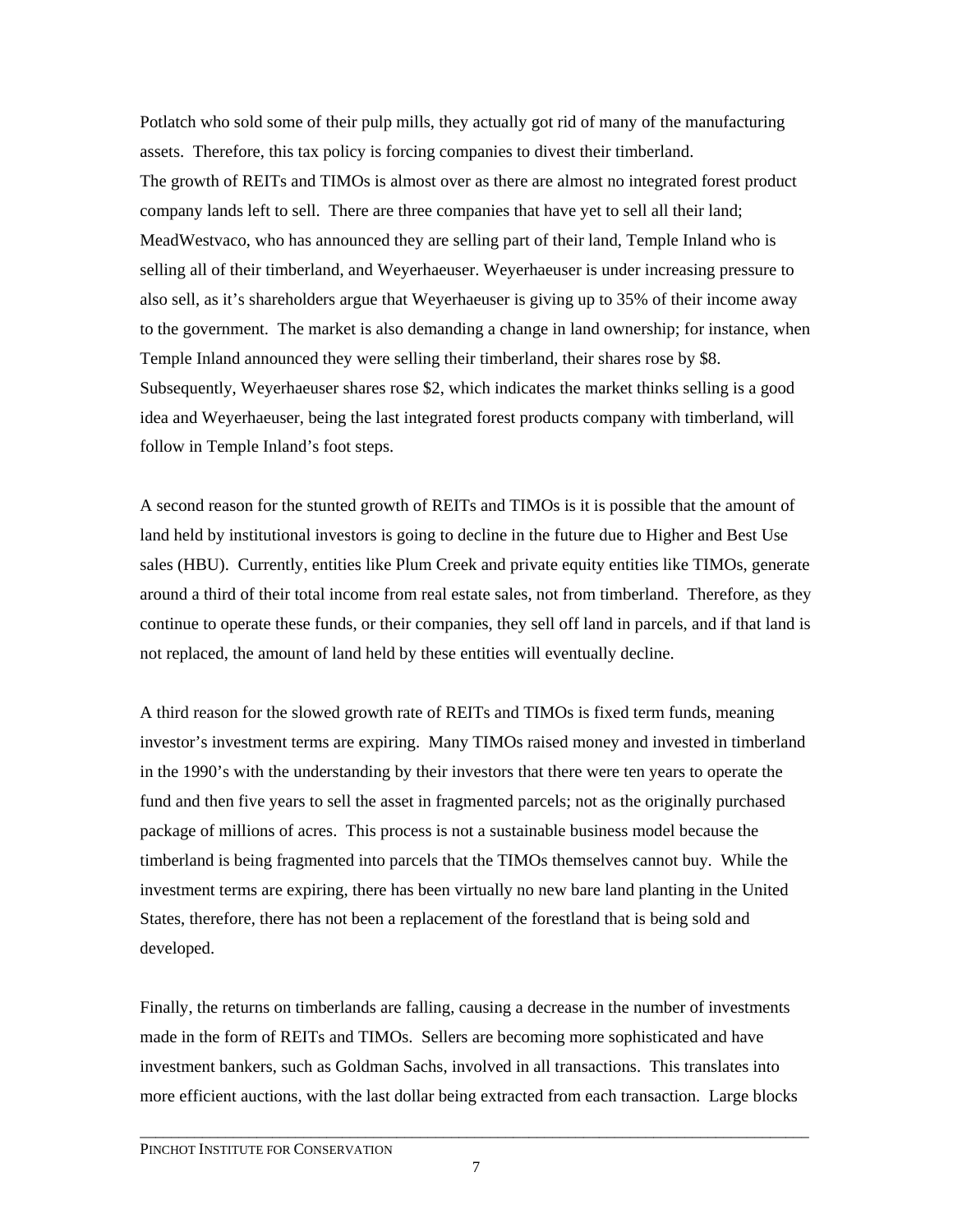of timberland have sold comparatively readily. The California Public Employees' Retirement System (CALPERS) and Harvard each sold over a billion dollars worth of timberland. There are large transactions that occur relatively quickly, meaning the asset class is far more liquid than previously thought. Capitol is now moving into the asset class.

There is still a lot of investing in timberland, not only in the U.S. but also in Europe and Canada. There is also a lot of debt flowing into timberland. A new TIMO entity, Timberstar, just bought some timberland in the International Paper transaction and raised 72% debt through a public bond. That means they only had to invest 28% of the equity, and they were able to raise the remainder 72% in debt markets. There is more competition for timberland now with more managers in the market. At auctions, there are five to ten people that show up rather than one, as was seen in the past.

What is the significance of TIMOs rise and fall? A recent quote from Henry Kravis, a principle in the private equity firm Kolberg, Kravis, Roberts, and Co. extracted from an article in *The Economist* said, "part of equity investing leaves not only the value creation, but also the economic and social benefits, for example, increases in employment innovation, research, and development." However, can this same idea be applied in the forest sector?

There has been a focus on forest management as a stand-alone entity. In many companies, the forestry operation was a cost center under the scrutiny of the pulp mill managers, so liberating forestry and foresters to become there own managers was a positive move. There has been a marked reduction in research and development, however. Forest companies such as International Paper, Weyerhaeuser, and MeadWestvaco have invested considerably in R&D. Institutional investors are not investing any money into forestry research, though, causing the reduction in R&D. What these investors do not realize is that research can generate high returns if it applied on the ground. The reduction in R&D by integrated companies has opened the arena for specialized companies that do forestry research to provide knowledge products to the sector.

TIMOs can lead to fragmented ownership of the timberland. There are buyers who are looking for small parcels of timberland: only 1000, 100 or even 50 acres. This leads to fragmented ownership and may lead to a fragmented forest if the land is developed into housing developments or strip malls, however, that is a trend that needs to be further analyzed.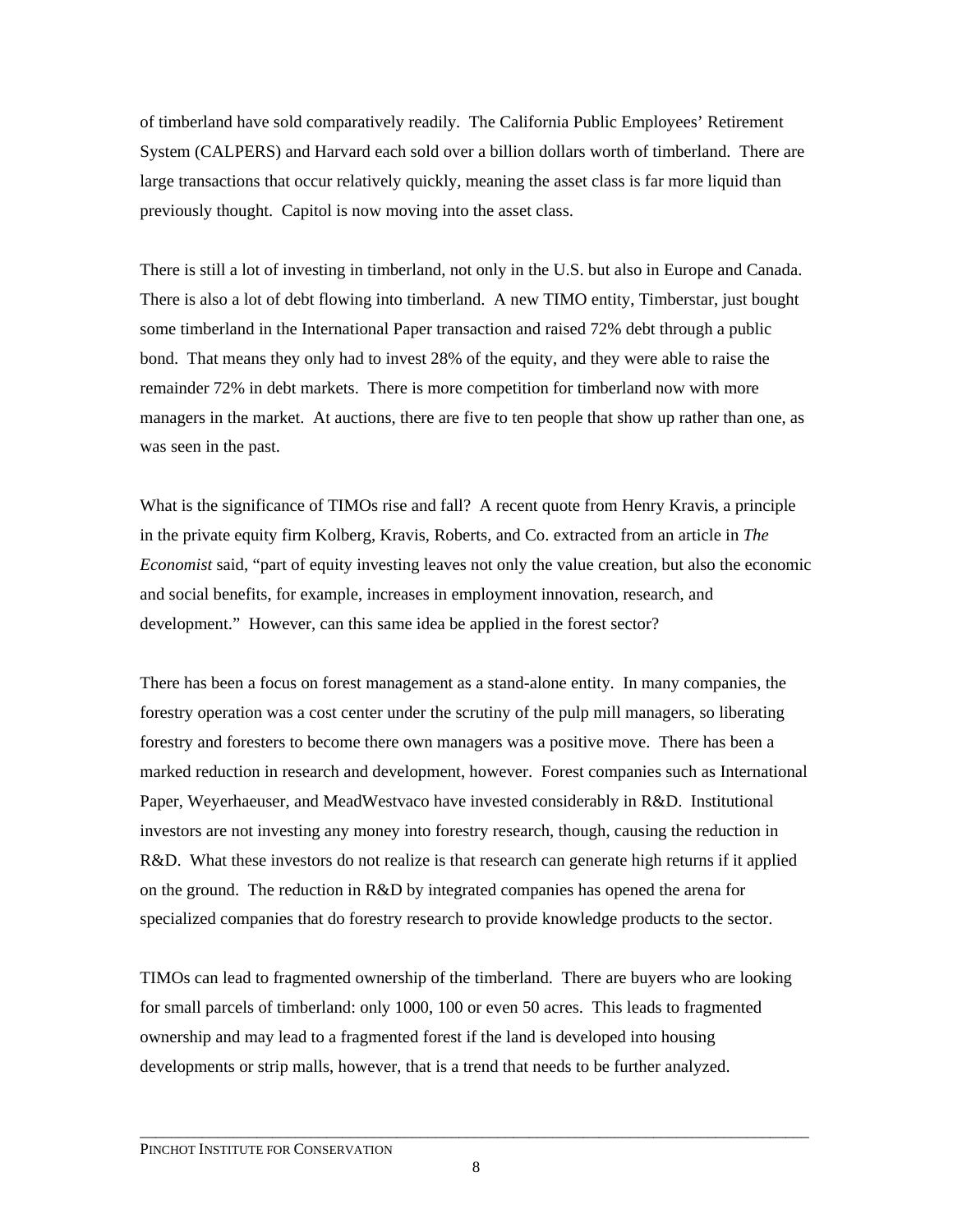Finally, economic inducements for financial investors and agricultural subsidies have caused further discussion. For example, forest products companies may be approached to sell there land and ultimately pulp mill to financial investors. The financial investor may put a conservation easement on part of the land, purchase the pulp mill to develop, and collect the tax break for the easement and revenue from the development. Financial investors respond to revenue building transactions, which may include eco-system services as well. This may include such activities as collecting carbon credits for the trees carbon sequestration abilities.

Agricultural subsidies are capitalized into land values and keep the land at a higher value than it actually should be, which has led to no new bare land planting of trees. Although, if forward looking returns become low enough, bare land planting may become more attractive than the acquisition of mature timberland by investors. This may lead to more agricultural land being purchased for tree planting. It may be beneficial to make agriculture subsidies and forestry incentives equal.

In conclusion, institutions do not have to own timberland but do have to own equities. Investors that do own timberland are going to sell that land if the returns are not favorable, and recently, returns have been low, which led CALPERS and Harvard to sell all of their timberland in the United States. So, the possibility exists that as returns are low, more investors will sell their land, which, in turn, will drive returns back up. Is this a fall of TIMOs or the beginning of another rise?

~~~~~~~~~~~~~~~~~~~~~~~~~~~~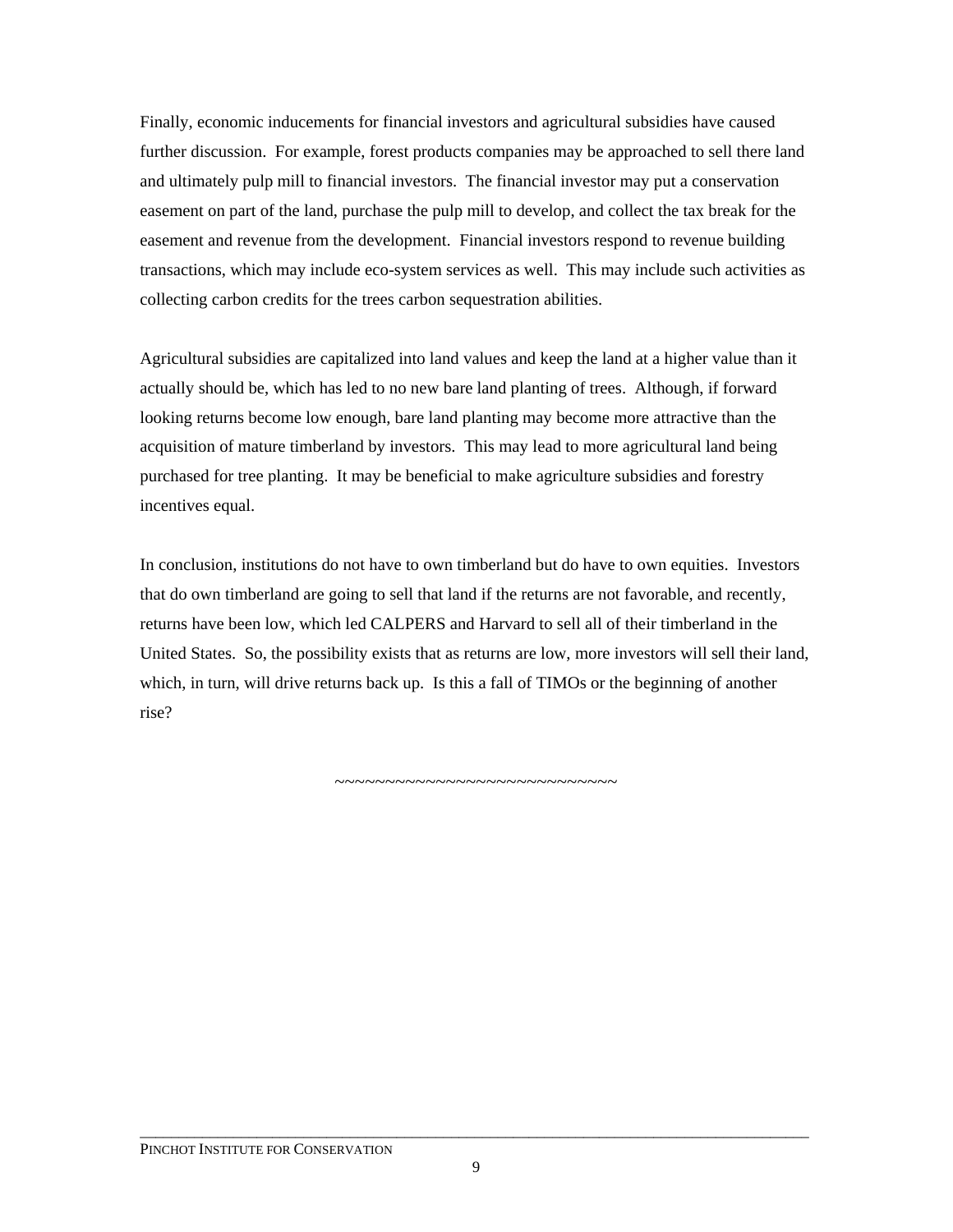

**Clark S. Binkley** is president of International Forestry Investment Advisors in Cambridge, Massachusetts. IFIA [\(www.ifiallc.com\)](http://www.ifiallc.com/) is a firm providing "innovative, socially responsible forestry investment strategies for sophisticated investors." Previously, Clark served as managing director and chief investment officer at Hancock Timber Resource Group with responsibility for equity capital raising, investment strategy and research. Clark has served as dean of the Faculty of Forestry at the University of British Columbia, as the Frederick K. Weyerhaeuser Professor of Forest Resources Management at the Yale School of Forestry & Environmental Studies, and as Associate Professor of Resource Management at the Yale School of Management. He has served on the boards of directors of several publicly traded forest products companies and private timberland ventures, and has consulted to numerous forest products companies, governmental agencies and private conservation groups. Clark holds degrees in applied mathematics and engineering from Harvard University and a doctorate in forestry and environmental studies from Yale University.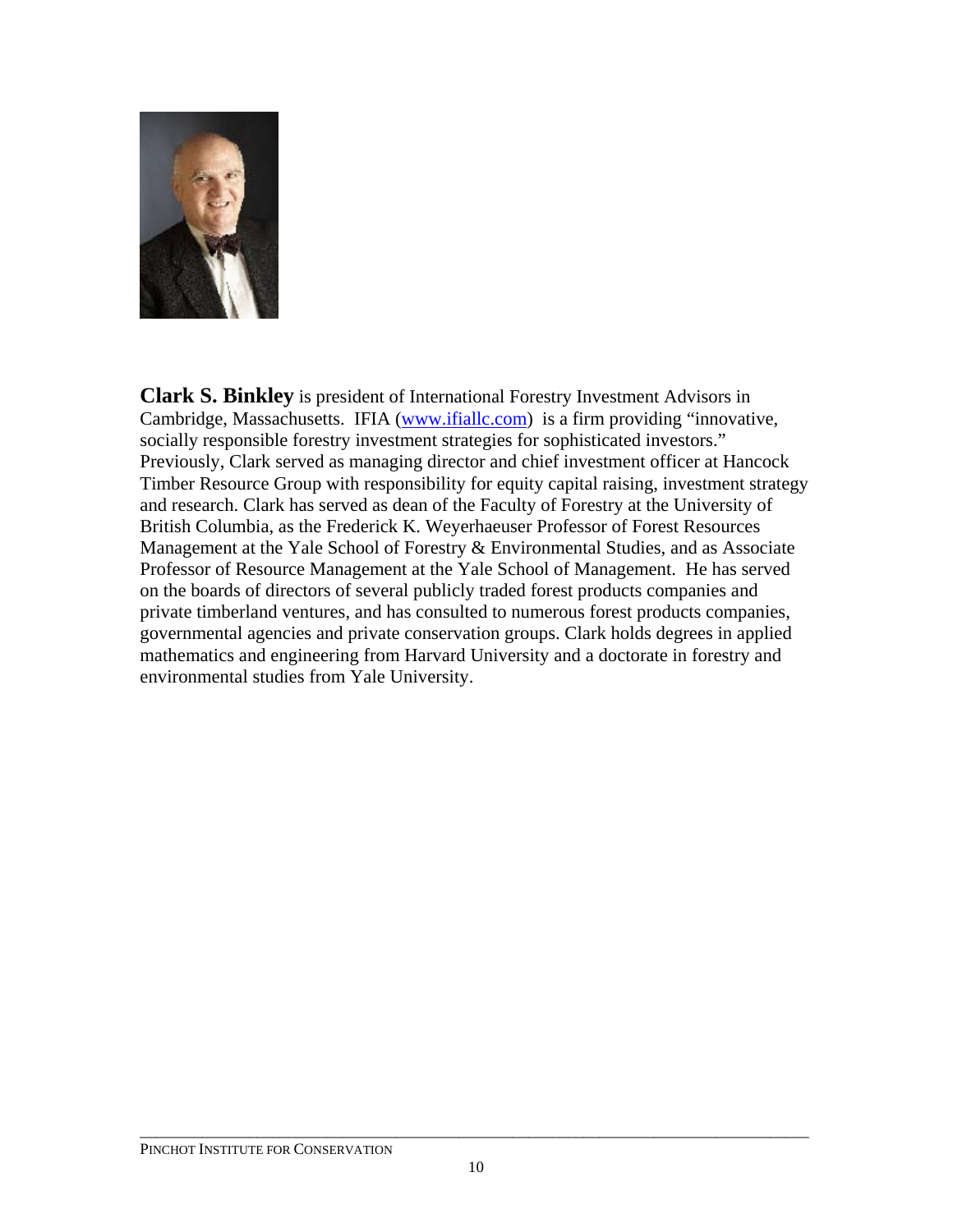### *The Pinchot Distinguished Lecture*

The legacy of Gifford Pinchot—both his place in conservation history and his respect for principled and provocative speech and prose—is the premise for the Pinchot Distinguished Lecture series. Through the series, the Pinchot Institute seeks to advance the understanding and current thinking about contemporary issues in natural resource conservation.

The Pinchot Distinguished Lecture is an annual event sponsored by the Pinchot Institute, focused on major trends that are influencing the future, or have influenced the history, of forests and forest conservation. The individual selected to give the Pinchot Distinguished Lecture is determined each year by the Institute's board of directors, in recognition of his or her outstanding contributions to the theory or practice of natural resource conservation.

These lectures reach a diverse audience of natural resource conservation professionals and policymakers in the nation's capital, and often provide new and innovative insights that influence future decision making. In doing so, these lectures help advance the broader mission of the Pinchot Institute to continue the legacy of Gifford Pinchot by providing leadership in forest conservation thought, policy and action. The Institute also publishes each Pinchot Distinguished Lecture, making it available in both print and electronic form to reach the broadest possible audience.